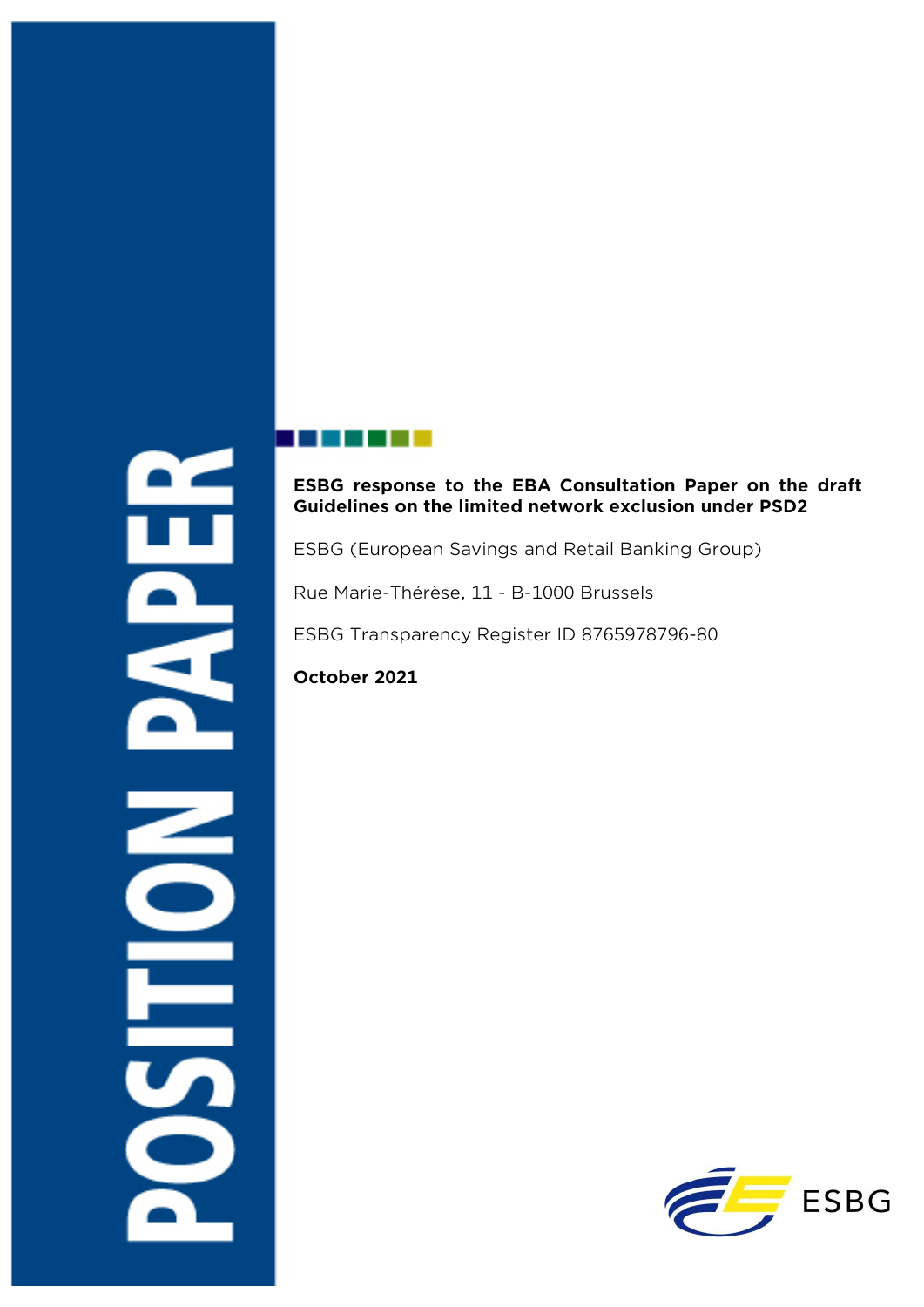

## **ESBG Response to the European Banking Authority Consultation Paper on the draft Guidelines on limited network exclusion under PSD2**

The European Savings and Retail Banking Group (ESBG) welcomes the opportunity to respond to this public consultation from the European Banking Authority on the draft Guidelines on limited network exclusion under PSD2.

ESBG and its Members welcome the EBA initiative to provide more clarity on the provision set forth in Article 3(k) PSD2. ESBG and its members are generally positive to the implementation of the draft Guidelines aiming to harmonize the application of the Limited Network Exclusion (LNE) under PSD2.

ESBG and its members acknowledge that a fragmented application of the LNE rule in Europe leads to an unlevel playing field. There is also a big difference in cost to offer a service exempted from PSD2 in relation to services in scope, so a harmonized interpretation is also vital in terms of competition reasons. Further, we believe that a transparent and clear application is relevant from a consumer protection perspective. Indeed, when paying with a card that is issued under the LNE, consumers cannot benefit from the protection rules that apply under PSD2.

On a general level we also see the need to clarify whether or not internetbased platforms with business models based on continuous growing lists of connected service provides could qualify for the limited network exemption. There are currently disturbing examples of internet platforms that have successfully notified exclusions under Article 3(k)(i) in several member states.

Finally, the principle 'same activity, same rules' would imply that the same rules apply to both regulated and non-regulated entities when providing services under the LNE.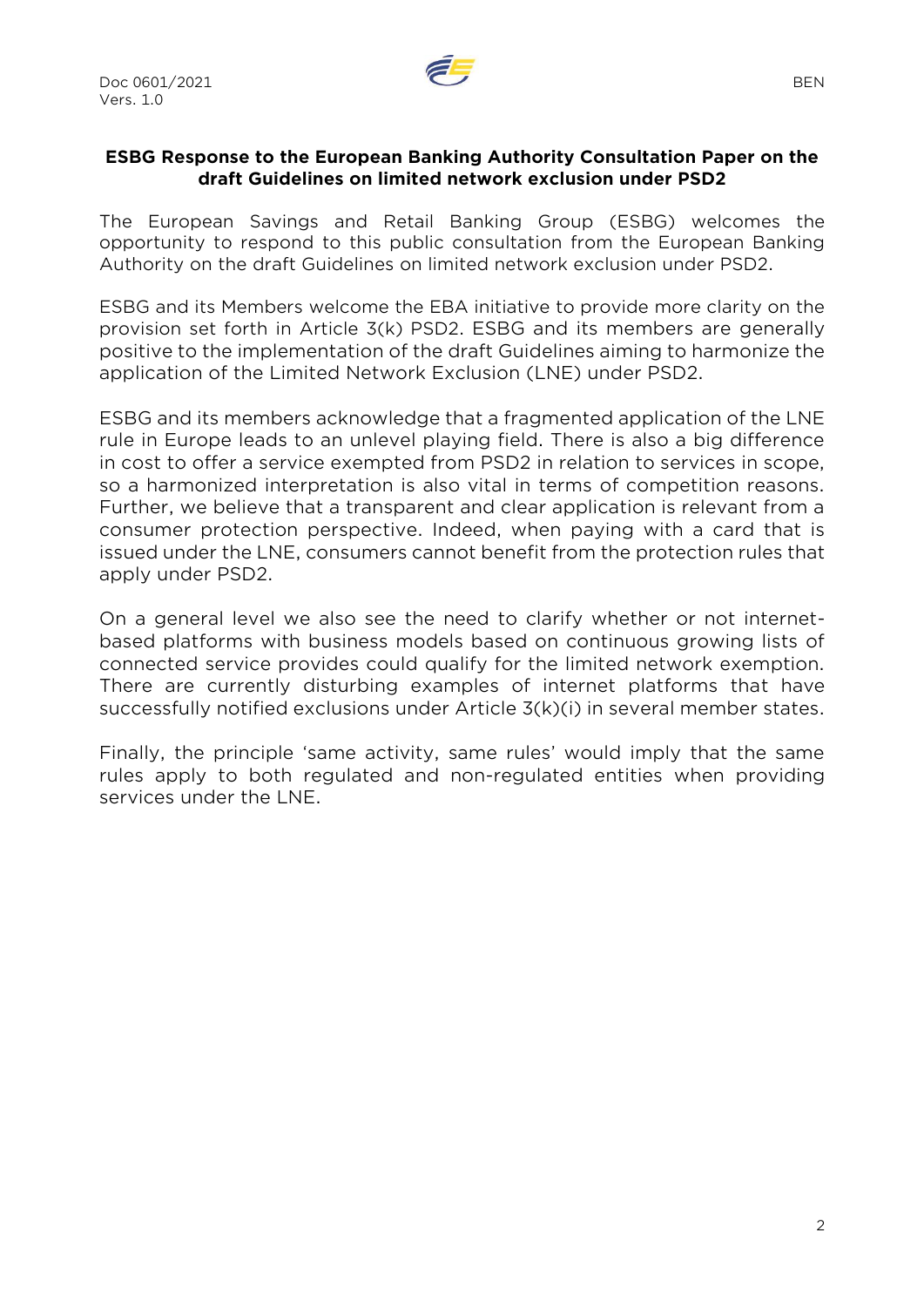

## **Q1. Do you have comments on Guideline 1 on the specific payment instruments under Article 3(k) of PSD2?**

GL 1.12 states that the issuer of a payment instrument under Article  $3(k)$  can be established in a Member State different from the Member State whose competent authority has received the notification ender Article 37(2) which it is assumed that EBA means is also the Member State where the payment service users are residing. It is our understanding that this does not necessarily imply that one and the same payment instrument issued under Article 3(k) can be used in several different Member States. If so – it should be clarified if EBA is of the opinion that cross border functionality is consistent with the purpose of the exclusion.

#### **Q2. Do you have comments on Guideline 2 on the limited network of service providers under Article 3(k)(i) of PSD2?**

#### *GL 2.1*

Networks of service providers which are growing continuously should not be eligible for the limited network exemption. This should be suggested as a disqualifying factor in the guidelines or at least a factor that heavily weighs against an exclusion. Could one fuel card be exempted although it can be used for all existing gas stations within the EEA?

#### *GL 2.1.c), GL 2.2.a) and para 24*

Although the European Commission indicates their view that there is no geographical limitation to the provision of services under Article 3(k)(i), while at the same time PSD2 allows Competent Authorities to take geographical limitation into account when assessing the applicability of the use of the exemption, the EBA suggests leaving this question open – calling it a flexible approach. We do not view the so-called flexible approach as being helpful for Competent Authorities nor other industry participants since the "flexible approach" opens up for arbitrary and incoherent decisions that would threaten to further distort competition on the payment instrument market. As of today, some countries accept a limited network exempted card to be used cross border and some countries do not. We suggest that a geographical limitation limiting the use of excluded payment instruments to individual member states should be viewed as the main rule with exceptions only in cases that are especially motivated due to e.g., cross border areas that are commercially highly integrated.

#### *Para 25*

On the topic of different examples of existing limited networks, we suggest not adding the following proposed potential requirements to the background and rational section of the proposed guidelines due to being far too extensive as well as impractical to assess:

- A specific region with local producers of foods and services.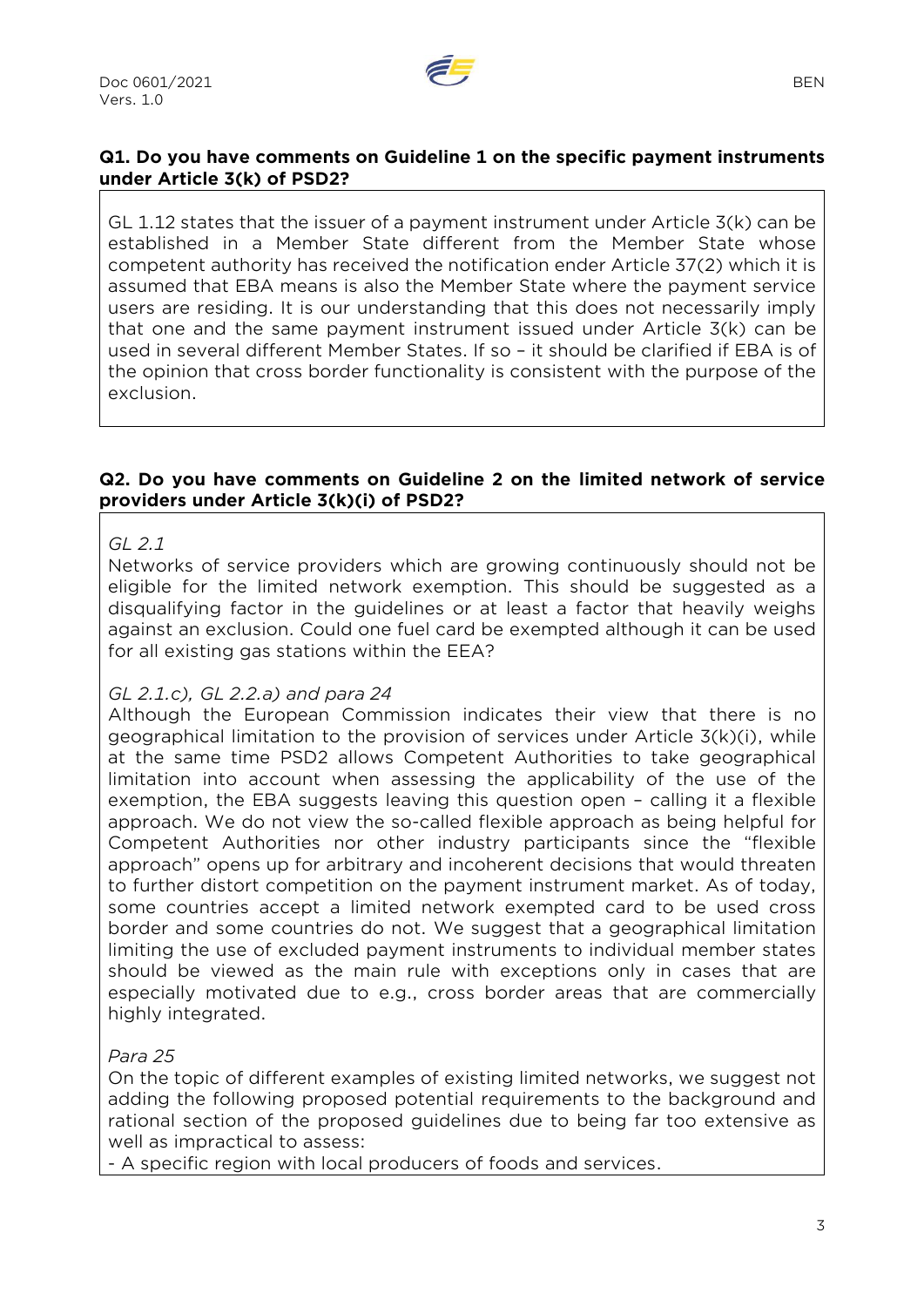

- Stores within a town, which are registered in the local town chamber of commerce.

*GL 2.1.b)*

We suggest adding to this criterion whether the envisaged maximum number could be expected to increase over time.

### *Para 26*

We suggest not adding this paragraph in the background and rational section of the proposed guidelines as it could be perceived as proposing a manner to circumvent the limitations set to contain the use of the exemption. The proposed set up could be assumed to create paperwork without the added value that should be provided by the explained rational for regulatory guidelines.

## *GL 2.2.g)*

Whereas the network is centralised or decentralised would need to be elaborated in terms of added risk. If this is not done, we suggest removing this indicator as it does not guide the regulator when assessing the applicability of the exclusion.

#### **Q3. Do you have comments on Guideline 3 on the instruments used within the premises of the issuer under Article 3(k)(i) of PSD2?**

No comment.

## **Q4. Do you have comments on Guideline 4 on the limited range of goods or services under Article 3(k)(ii) of PSD2?**

As a general comment we suggest including examples indicating what goods or services that cannot be assessed as having a functional connection between them. Could for example a range of goods mixing fuel and victuals be corralled in the concept of "limited range of goods or services"? Given that today's supermarkets typically offer hundreds of thousands of goods of various categories we see a strong need to reach a common definition of the concept of limited range of goods or services.

*4.4.f)* 

Same comment as concerning GL 2.2.g) above. Whereas the network is centralised or decentralised would need to be elaborated in terms of added risk. If this is not done, we suggest removing this indicator as it does not guide the regulator when assessing the applicability of the exclusion.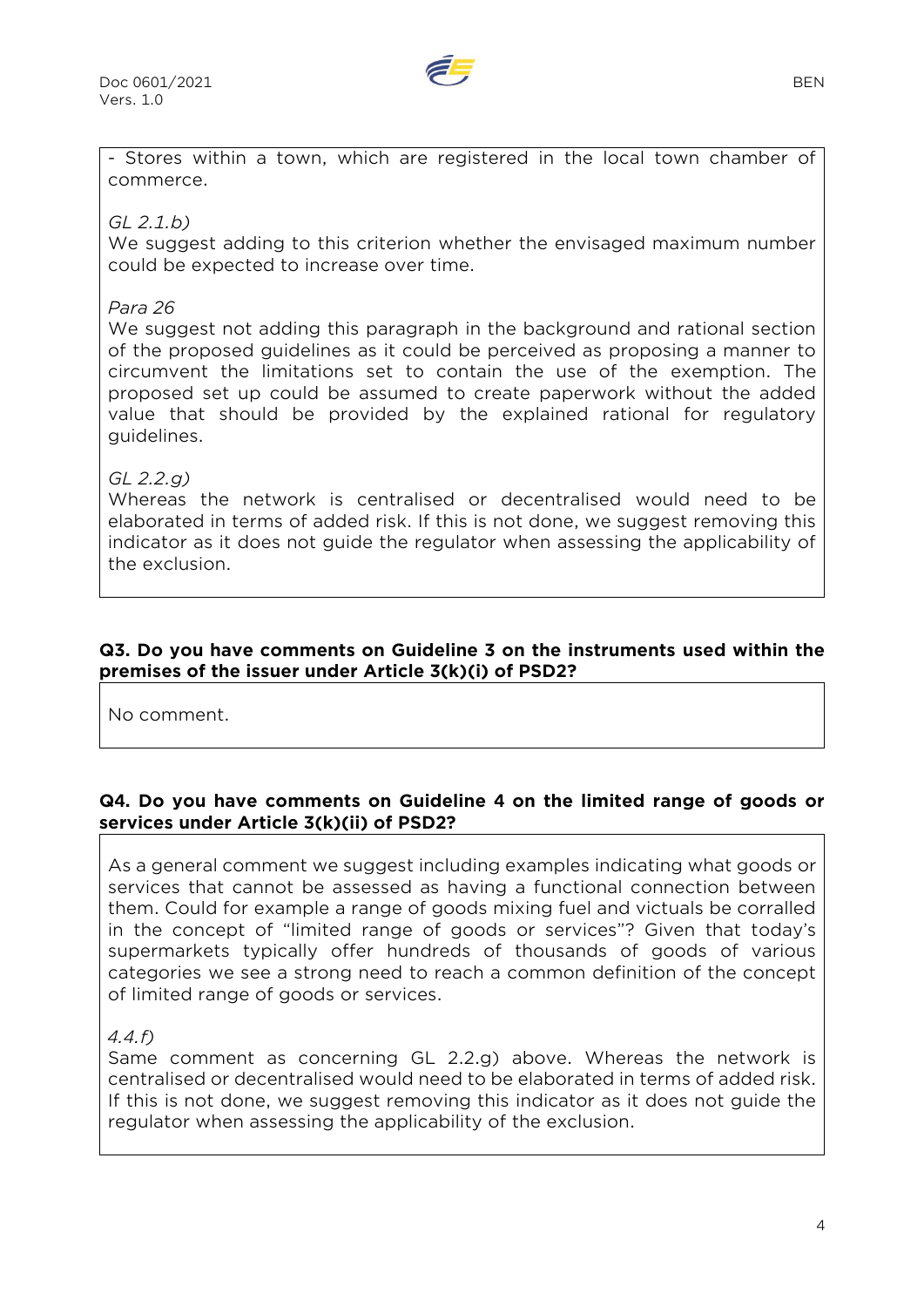

## **Q5. Do you have comments on Guideline 5 on the provision of services under Article 3(k) of PSD2 by regulated entities?**

In general, we would like to emphasise that regulated entities are allowed to provide services under Article 3(k) PSD2. Article 18(1)(c) PSD2 explicitly states that payment institutions are allowed to engage in business activities other than the provision of payment services. There is no legal basis for imposing any restrictions for regulated entities providing such services other than those explicitly stated in Article 3 (k) PSD2. In addition, a level-playing field between regulated and non-regulated entities in the provision of services under Article 3 (k) PSD2 must be ensured.

#### *Guideline 5.2.*

We agree that it is important to distinguish regulated payment services from services provided under Article 3(k) PSD2. This can however be achieved by clearly communicating the usability of instruments issued under Article 3(k) PSD2 and the limitations of their usability (such as limited network acceptance, no cash-out etc.). This information is typically already provided in the terms and conditions of these instruments and ensures that the customers are aware of the limited usability of such services. However, we do not see a legal basis for requiring regulated entities **to use a different brand name or separate legal entities** when providing services under Article 3(k) PSD2. Such restriction would create a competitive disadvantage for regulated entities and could obstruct regulated entities from providing such services. A level-playing field between regulated and non-regulated entities in the provision of services under Article 3(k) PSD2 must be ensured. Furthermore, the legal right of payment institutions to use their usual brand must remain unaffected. To ensure a clear distinction between regulated payment services and services under Article 3(k) PSD2 it would be sufficient to use **different product names** when providing services under Article 3(k) PSD2. In addition, the standardised terminology of payment services introduced by the Payment Accounts Directive 2014/92/EU already ensures that the most representative services linked to a payment account are clearly distinguished from other services.

## *Guideline 5.3.*

We agree that it is important to distinguish regulated payment services from services provided under Article 3(k) PSD2. This can however be achieved by clearly communicating the usability of instruments issued under Article 3(k) PSD2 and the limitations of their usability (such as limited network acceptance, no cash-out etc.). This information is typically already provided in the terms and conditions of these instruments and ensures that the customers are aware of the limited usability and protection of such services. As a consequence, there is no need to further inform customers that they do not benefit from the protection for payment services users under PSD2. In addition, introducing such a requirement only for regulated entities would create a competitive disadvantage for regulated entities. A level-playing field between regulated and non-regulated entities in the provision of services under Article 3(k) PSD2 must be ensured.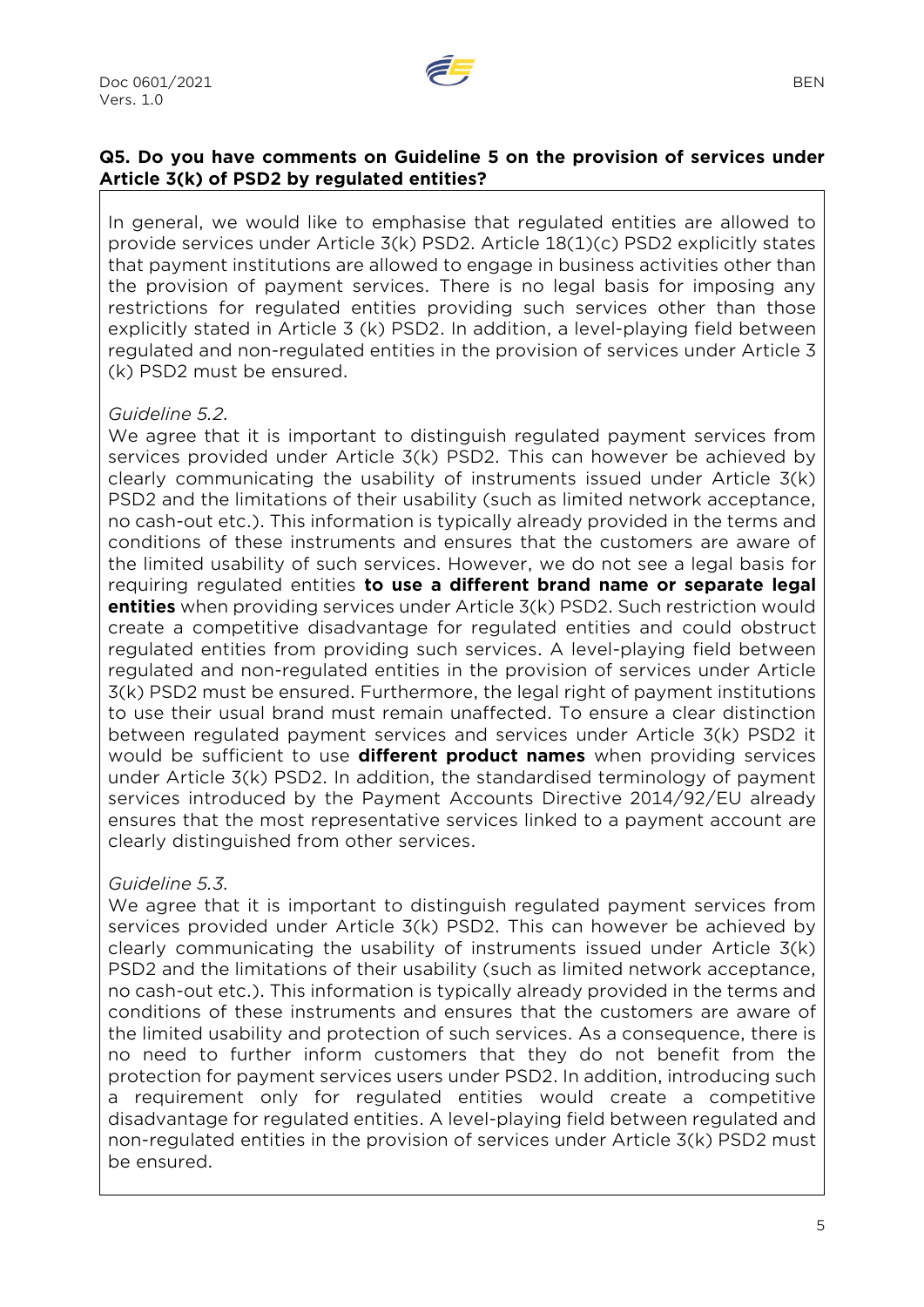

## **Q6. Do you have comments on Guideline 6 on the notifications under Article 37(2) of PSD2?**

No comment.

## **Q7. Do you have comments on Guideline 7 on the limited network under Article 3(k)(iii) of PSD2?**

No comment.